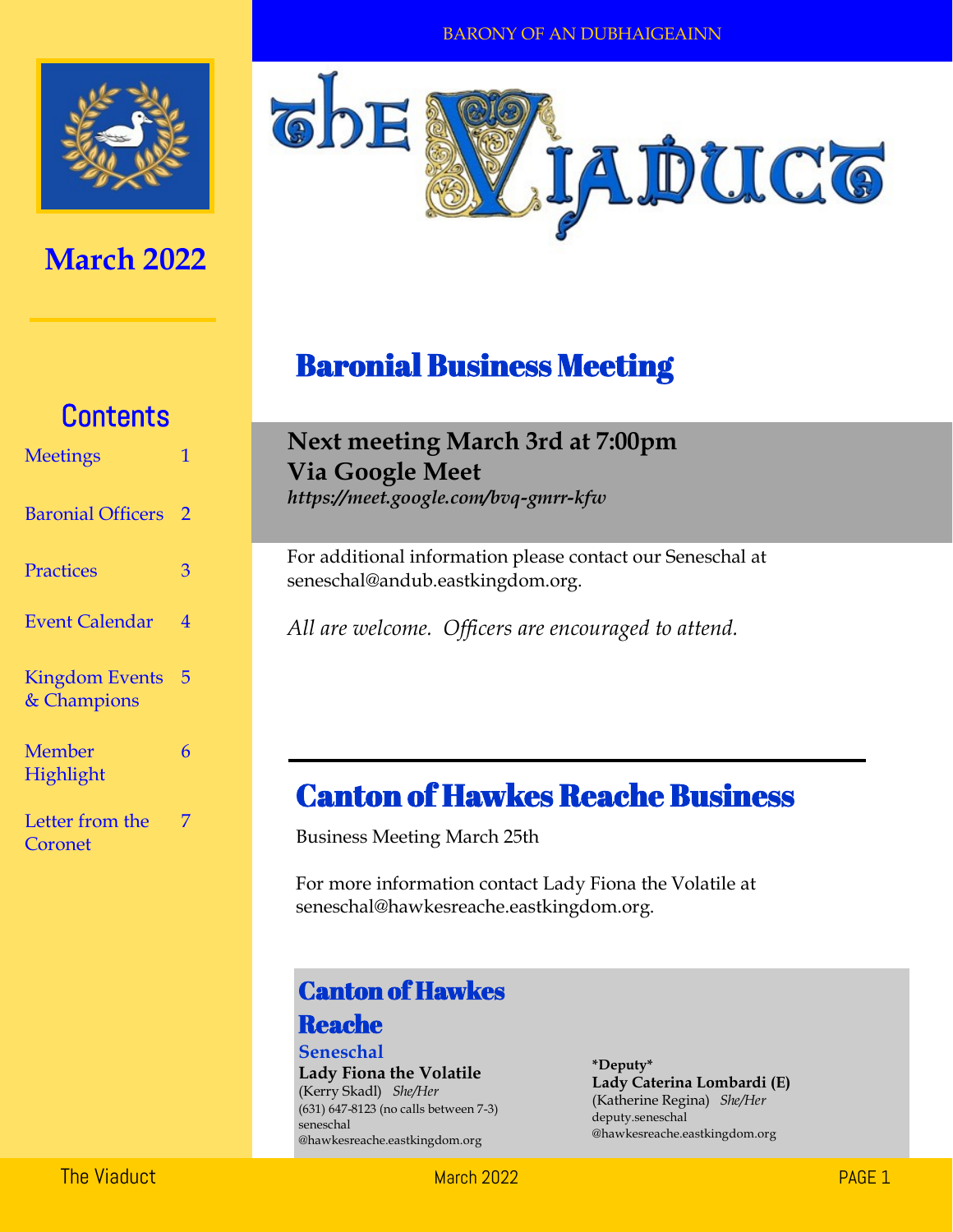# **Baronial Officers**

#### **Baron & Baroness**

#### **Baron Titus Aurelius Magnus**

(Kevin Dowd) *He/Him* (516) 810-3108 (before 9pm) baron@andub.eastkingdom.org

#### **Baroness Sorcha Of Stonegrave**

(Pamela J. Jacques) *She/Her* (516) 318-3203 (before 9pm) baroness@andub.eastkingdom.org

#### **Seneschal**

**Lady Lily Morgaine of The East** 

(Rebecca Molinari) *She/Her* (631) 804-7438 (text preferred) seneschal@andub.eastkingdom.org

#### **Baroness Mistress Suzanne**

**Neuber de Londres (E)** (Susan Maebert-Frank) *She/Her* deputy.seneschal@andub.eastkingdom.org

#### **Social Media Officer**

**Lord Fearghus Mac Cailin** (Brian Carroll) *He/Him* smo@andub.eastkingdom.org

#### **Herald**

**Lady Sláine Baen Ronáin** (Pamela Petritsch) *She/Her* Herald@andub.eastkingdom.org (631) 902-1003 (Text preferred before 10pm)

**\*Deputy\* Lady Violet Hughes (E)** (Allison E. Hoffman) *She/Her* deputy.herald@andub.eastkingdom.org

### **Knight Marshal**

**Lord Antonio Giancarlo Nicastri** (Robert Mahling) *He/Him* knightmarshal@andub.eastkingdom.org (631) 804-9613 Text preferred

**\*Deputy Knight Marshal\* Baron Brick James Beech (E)** (Kyle Payne) *He/Him* deputy.knightmarshal@andub.eastkingdom.org

**Lord Enrique de Acosta** (Jacob Miranda) *He/Him* deputy.knightmarshal@andub.eastkingdom.org **\*Captain of Throwers\* Wulfsige i Jorvik**  (David Fishman) throwers@andub.eastkingdom.org

**\*Captain of Archers\* Lord Ronan FitzRobert** (Scott Petritsch) *He/Him* (631) 648-8888 archers@andub.eastkingdom.org

**\*Captain of Fencers\* Laird Eanraig the Bonesetter** (Jim Best, D.O) (631) 849-4066 fencers@andub.eastkingdom.org

### **Exchequer**

**Lord Oswyn Northwode** (Bradley Hausman) *He/Him* (631) 275-2376 exchequer@andub.eastkingdom.com

**\*Deputy\* Lady VetraTrys Kaukoles (E)** (Lisa Soto) *She/Her* deptuy.exchequer@andub.eastkingdom.com

**Baroness Sorcha Of Stonegrave** (Pamela J. Jacques) *She/Her*

### **Chronicler**

**Lady Caterina Lombardi**  (Katherine Regina) *She/Her* chronicler@andub.eastkingdom.org

**\*Deputy\* Adelina Collette Pastissier** (Kate Georghiou )

#### **Historian**

**Baroness Mistress Suzanne Neuber de Londres** (Susan Maebert-Frank) *She/Her* historian@andub.eastkingdom.org (631) 987-5016 (before 9pm)

#### **Master of Arts & Sciences Lady Oda Lally**

(Courtney Bennett) *She/Her* (934) 222-4009 (before 9pm) moas@andub.eastkingdom.org

**\*Deputy\* Lady Medbh ingean Donnchadha (E)** (Jessica Donohue) *They/Them* deputy.moas@andub.eastkingdom.org

### **Minister of Lists**

**Lady Isabel the Vulgar** (Samantha Sergio) *She/Her* mol@andub.eastkingdom.org

**\*Deputy\* Baroness Nadia Hart (E)** *She/Her* deputy.mol@andub.eastkingdom.org

**Dame Hugoline the Delicate**

(Colleen Skadl) *She/Her* deputy.mol@andub.eastkingdom.org

### **Chatelaine**

**Lady Fiona the Volatile**  (Kerry Skadl) *She/Her* chatelaine@andub.eastkingdom.org

**\*Deputy\***

**Dame Hugoline the Delicate (E)** (Colleen Skadl) *She/Her* deputy.chatelaine@andub.eastkingdom.org

#### **Webminister**

**Lord Saravit of House Three Skulls** (Saravit Chuaprasert) *He/Him* webminister@andub.eastkingdom.org

**\*Deputy\* Wulfsige i Jorvik (E)** (David Fishman) deputy.webminister@andub.eastkingdom.org

#### **Chamberlain**

**Master Jean Xavier Boullier** (Peter Boullianne) *He/Him* (631) 603-7138 (before 10pm) chamberlain@andub.eastkingdom.org

**\*Deputy\* Master Magnus de Londres (E)** (Paul Holm) *He/Him* deputy.chamberlain@andub.eastkingdom.org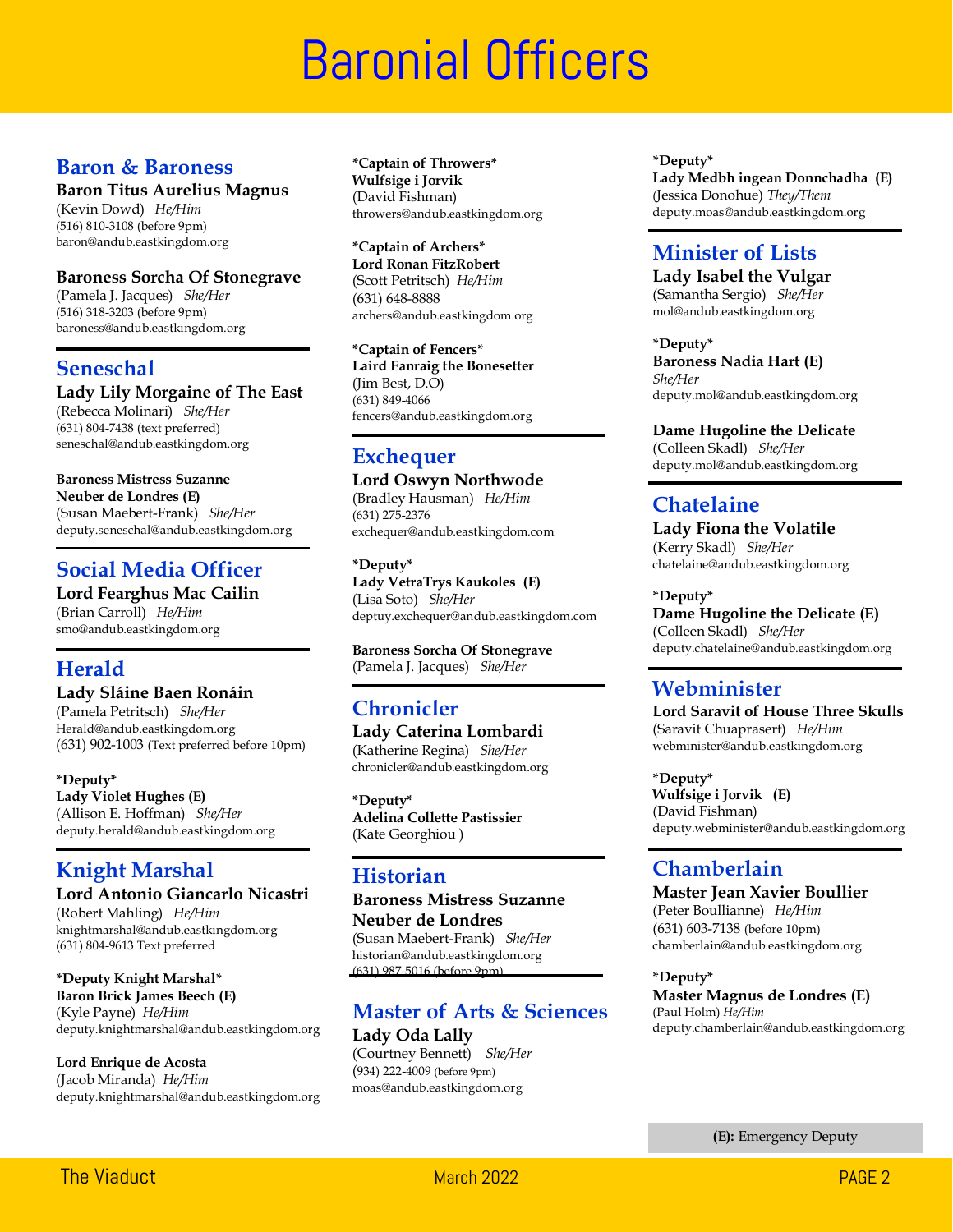# Combat Arts & Practices Archery, Fighting, Fencing & Thrown Weapons



Practices over for the season, see you in the spring!

For any questions please contact our Captain of Fencers, Eanraig, at fencers@andub.eastkingdom.org



An Dub practices are over for the season, however there will be group invasions to other practices. Please join the group below for updates.

https://www.facebook.com/groups/ SCADucksFightPractice/

# Archery Practice

Practices over for the season, see you in the spring!

Please contact our Captain of Archers, Ronan, at archers@andub.eastkingdom.org or 631 456-2028 if you have any questions.



Practices over for the season, see you in the spring!

Please contact our Captain of Throwers, Wulfsige, at throwers@andub.eastkingdom.org if you have any questions.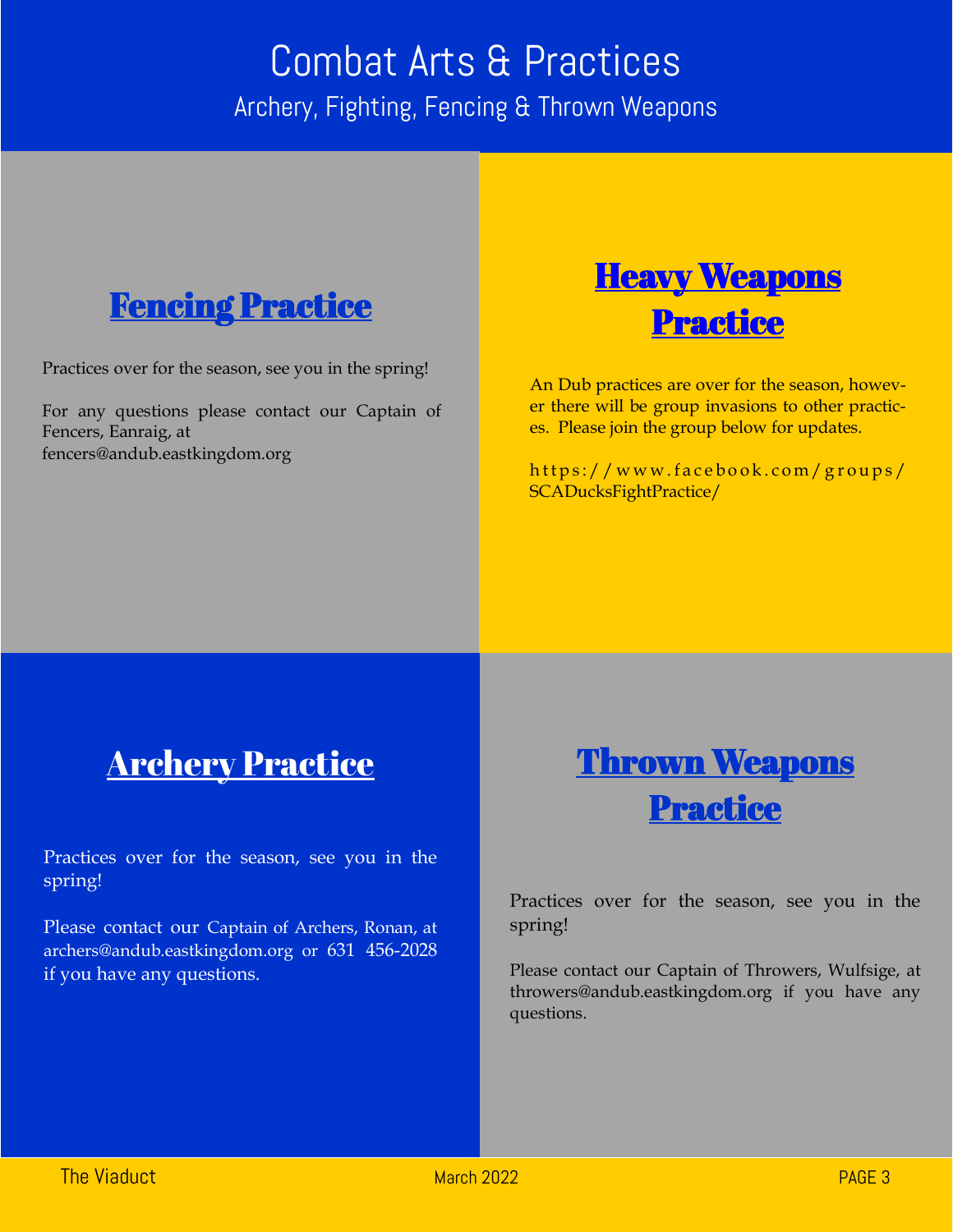# Baronial Event Calendar March and April 2022

| Sunday                  | Monday         | <b>Tuesday</b>          | Wednesday      | Thursday                                            | Friday                                        | Saturday                        |
|-------------------------|----------------|-------------------------|----------------|-----------------------------------------------------|-----------------------------------------------|---------------------------------|
|                         |                | $\overline{1}$          | $\overline{2}$ | $\overline{3}$                                      | $\overline{\mathbf{4}}$                       | 5 <sup>5</sup>                  |
|                         |                |                         |                | <b>Baronial Meeting</b><br>$^*\!\mathit{Virtual}^*$ |                                               |                                 |
| $\overline{\mathbf{6}}$ | $\overline{7}$ | $\overline{\mathbf{8}}$ | $\overline{9}$ | 10                                                  | $\overline{11}$                               | 12                              |
|                         |                |                         |                |                                                     |                                               | Baronial<br>Schola<br>*Virtual* |
| <b>13</b>               | 14             | 15                      | 16             | 17                                                  | 18                                            | 19                              |
|                         |                |                         |                |                                                     |                                               |                                 |
| 20                      | 21             | $\overline{22}$         | 23             | 24                                                  | 24                                            | 25                              |
|                         |                |                         |                |                                                     | Hawkes Reache<br>${\rm Meeting}$<br>*Virtual* |                                 |
| 27                      | 28             | 29                      | 30             | 31                                                  | $\overline{1}$                                | $\overline{2}$                  |
|                         |                |                         |                |                                                     |                                               |                                 |
| $\overline{3}$          | $\overline{4}$ | 5 <sub>5</sub>          | 6 <sup>1</sup> | $\overline{7}$                                      | $\bf{8}$                                      | $\overline{9}$                  |
|                         |                |                         |                | <b>Baronial Meeting</b><br>$^*\!\mathit{Virtual}^*$ |                                               |                                 |
| 10                      | ${\bf 11}$     | $\overline{12}$         | <b>13</b>      | <b>14</b>                                           | 15                                            | 16                              |
|                         |                |                         |                |                                                     |                                               |                                 |
| 17                      | <b>18</b>      | 19                      | 20             | 21                                                  | 22                                            | 23                              |
|                         |                |                         |                |                                                     | Hawkes Reache<br>Meeting<br>*Virtual*         |                                 |
| 24                      | 25             | 26                      | 27             | <b>28</b>                                           | 29                                            | 30 <sup>°</sup>                 |
|                         |                |                         |                |                                                     |                                               |                                 |
|                         |                |                         |                |                                                     |                                               |                                 |
|                         |                |                         |                |                                                     |                                               |                                 |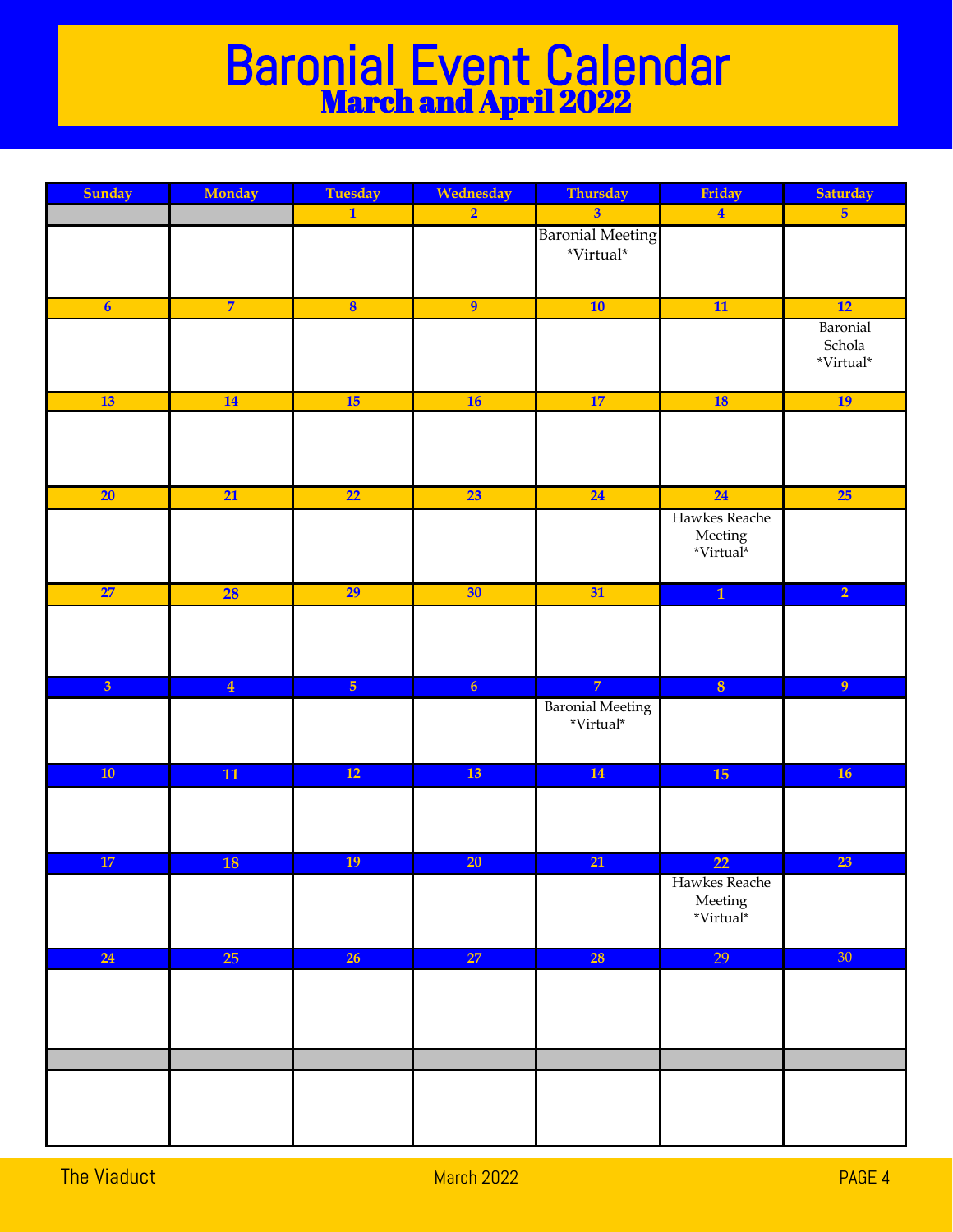# East Kingdom Event Schedule



# Champions Of An Dubhaigeainn

This is the March 2022 issue of The Viaduct, a publication of the Barony of An Dubhaigeainn of the Society for Creative Anachronism, Inc. (SCA, Inc.). The Viaduct is available from Rebecca Molinari. It is not a corporate publication of SCA, Inc., and does not ddineate SCA, Inc. policies. Copyright © 2021 Society for Creative Anachronism, Inc. For information on reprinting photographs, articles, or artwork from this publication, please contact the Chronicler, who will assist you in contacting the original creator of the piece. Please respect the legal rights of our contributors. If you wish to receive a paper copy of the Viaduct, please contact the Chronicler at chronicler@andub.eastkingdom.org.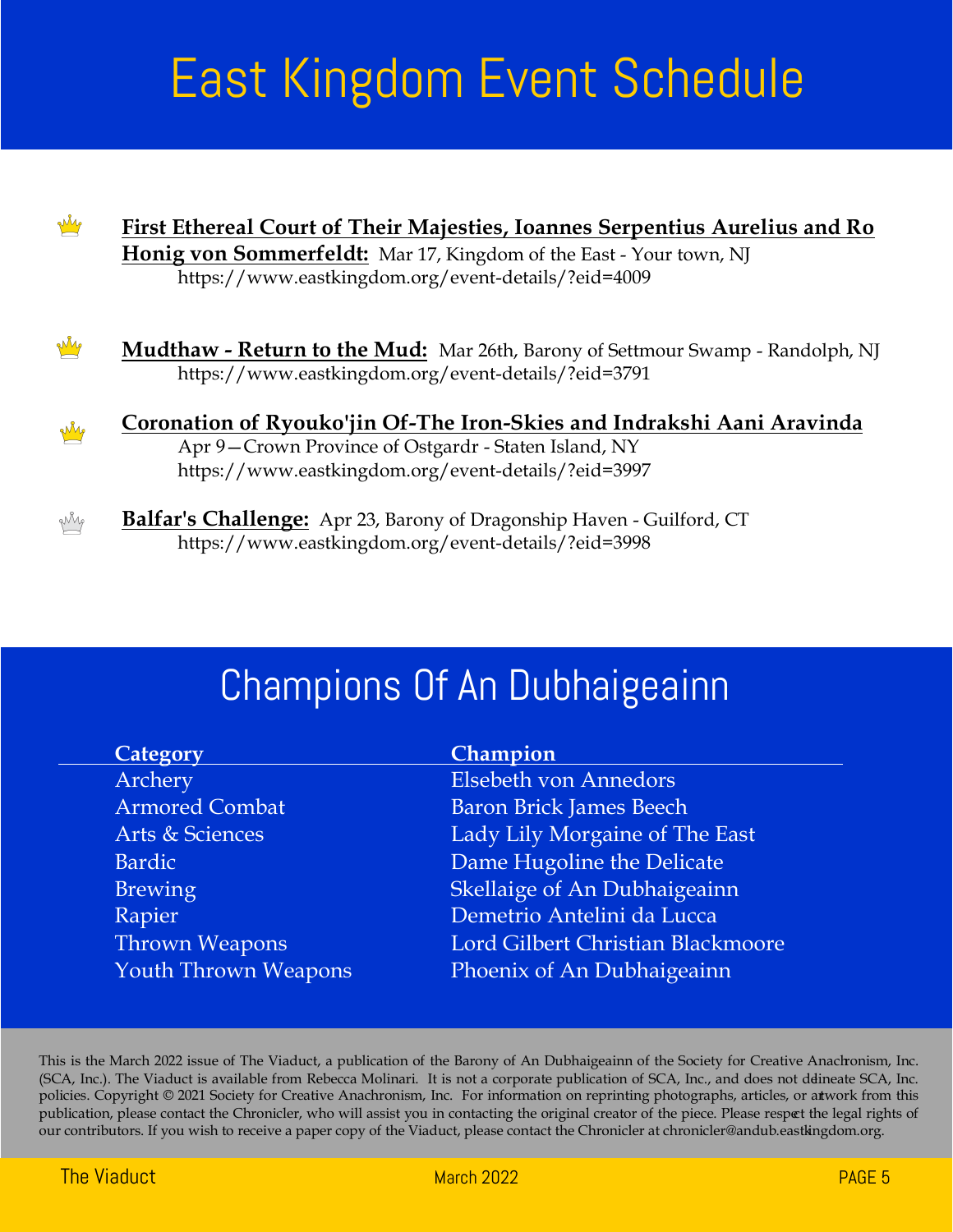# Member Highlight

SCA name: Laurie Anne Parr Mundane Name: Laurie Prichard

How did you learn about the SCA? Through my Household; House Three Skulls What about it attracted you? Well, it was something different at the time and I really liked the good cheer of the people that I met. How long have you been part of the SCA? All together? 22 years. What is your SCA persona (if you have one)? Tudor England

What activities do you participate in (i.e. fencing, A&S, etc.)? A&S especially Silk Painting. I would like to try my hand at glass blowing too.

What has been your favorite event? Pennsic, first and foremost. But locally, St. Andrews events. What has been your favorite moment? Back in 2018, I taught a Silk Painting class at Pennsic. I had taught a few classes locally, so when I was introduced to the idea of teaching at Pennsic, I felt like I was an off Broadway show moving to the big times of appearing on Broadway proper! It was an incredible moment and I cannot wait to get back!

What would say are your greatest accomplishments in the SCA thus far (a bit of bragging here please, and please list any honors/awards)? I received my AoA and became a Lady. That was magical. I honestly never thought that I would ever receive any award. So, to be recognized for teaching painting and helping out where I could, was very humbling.

What future goals do you have in the SCA?

I'd like to expand more of my knowledge on particular aspects of Tudor history and learn a little more on the Silk Roads.